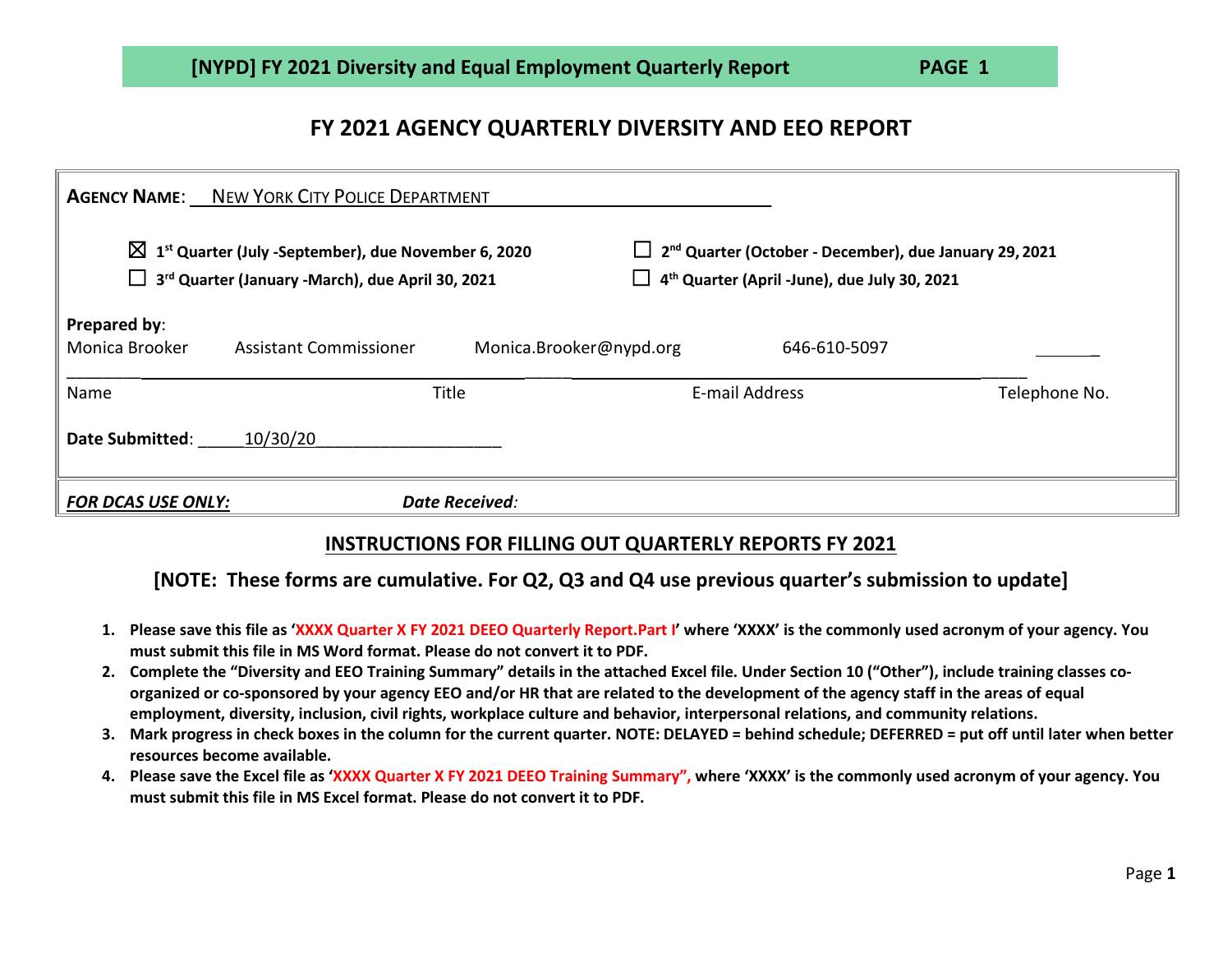### **PART I: NARRATIVE SUMMARY**

### **I. COMMITMENT AND ACCOUNTABILITY STATEMENT BY THE AGENCY HEAD**

| Distributed to all agency employees? | $\boxtimes$ Yes, On (Date): TBD 2021 | $\overline{\phantom{a}}$ No |
|--------------------------------------|--------------------------------------|-----------------------------|
|                                      | $\Box$ By e-mail                     |                             |
|                                      | $\Box$ Posted on agency intranet     |                             |
|                                      | $\Box$ Other                         |                             |

### **II. RECOGNITION AND ACCOMPLISHMENTS**

**The agency recognized employees, supervisors, managers, and units demonstrating superior accomplishment in diversity and equal employment opportunity through the following:**

☐ **Diversity & EEO Awards**

☒ **Diversity and EEO Appreciation Events**

☒ **Public Notices**

☒ **Positive Comments in Performance Appraisals**

☒ **Other (please specify): The agency will continue to recognize employees, supervisors, managers, and units demonstrating superior accomplishment in diversity and equal employment opportunity in FY 2021.**

**\* Please describe D&EEO Awards and/or Appreciation Events below:**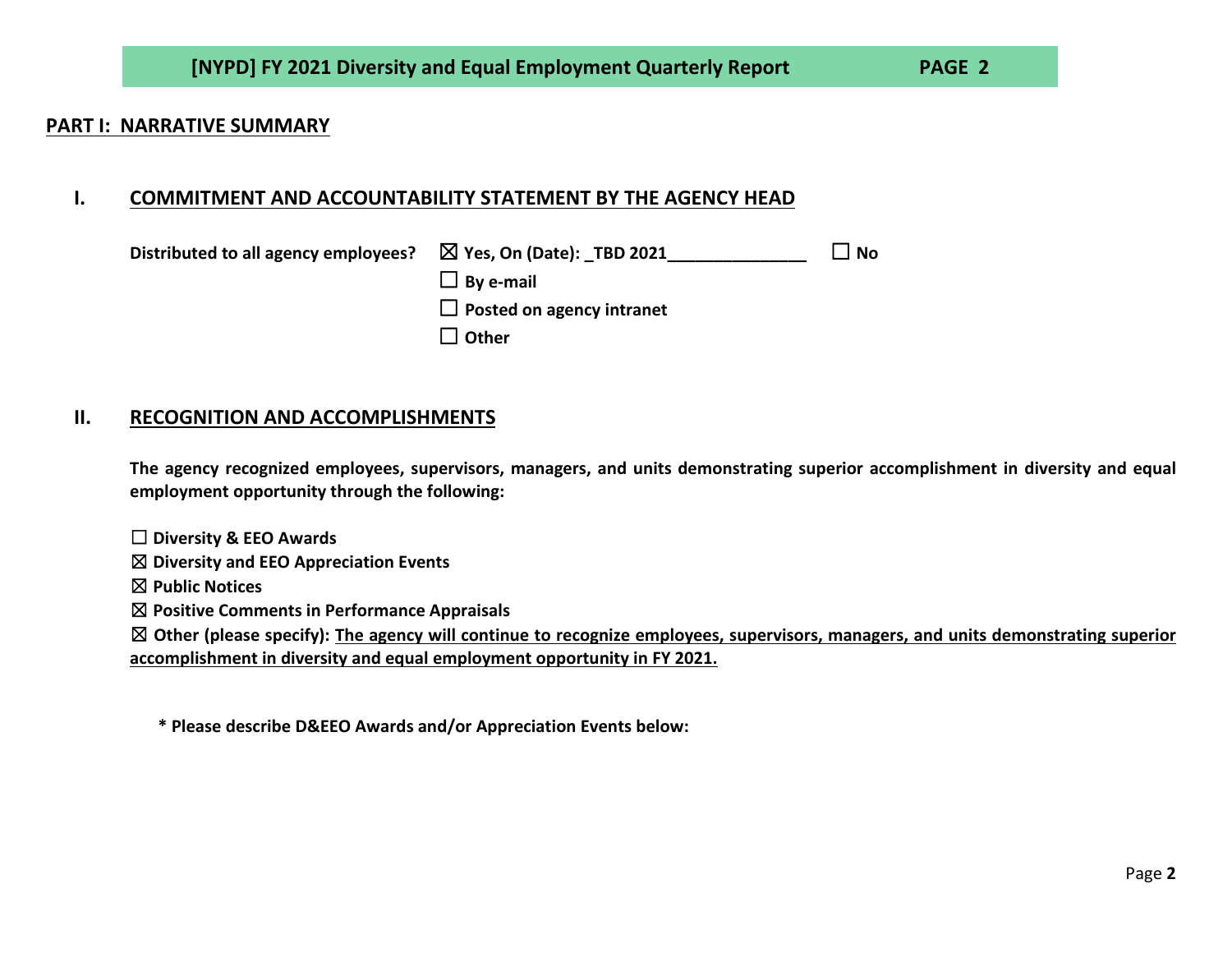### **III. WORKFORCE REVIEW AND ANALYSIS**

**1. Agency Headcount as of the last day of the quarter was:**

**Q1 (9/30/2020): 52,322 Q2 (12/31/2020): \_\_\_\_\_\_\_\_\_\_**

**Q3 (3/31/2021): \_\_\_\_\_\_\_\_\_\_ Q4 (6/30/2021): \_\_\_\_\_\_\_\_\_\_**

**2. Agency reminded employees to update self-ID information regarding race/ethnicity, gender, and veteran status.**

 $\Box$  Yes, On (Date):  $\Box$  **No** 

**3. The agency conducted a review of the dashboard sent to the EEO Officer with demographic data and trends, including workforce composition by job title, job group, race/ethnicity and gender; new hires, promotions and separation data; and utilization analysis.**

| $\boxtimes$ Yes, On (Dates): | <u> 1986 - Jan Barbarat, prima programa populari prima prima programa populari prima prima prima prima prima pri</u> |                        |                           |                        |
|------------------------------|----------------------------------------------------------------------------------------------------------------------|------------------------|---------------------------|------------------------|
| The review was               | $\Box$ Human Resources                                                                                               | $\Box$ Human Resources | $\Box$ Human Resources    | $\Box$ Human Resources |
| conducted with:              | $\Box$ Agency Head                                                                                                   | $\Box$ Agency Head     | $\Box$ Agency Head        | $\Box$ Agency Head     |
|                              | $\square$ General Counsel                                                                                            | $\Box$ General Counsel | $\square$ General Counsel | $\Box$ General Counsel |
|                              | $\Box$ Other                                                                                                         | $\Box$ Other           | $\Box$ Other              | $\Box$ Other           |
|                              | $\Box$ Not conducted                                                                                                 | $\Box$ Not conducted   | $\Box$ Not conducted      | $\Box$ Not conducted   |

### **IV. EEO, DIVERSITY, INCLUSION, AND EQUITY INITIATIVES FOR FY 2021**

**Please describe your progress this quarter in implementing the primary goals in Section IV of your Agency Diversity and EEO Plan for FY 2021 - Proactive Strategies to Enhance Diversity, EEO and Inclusion:**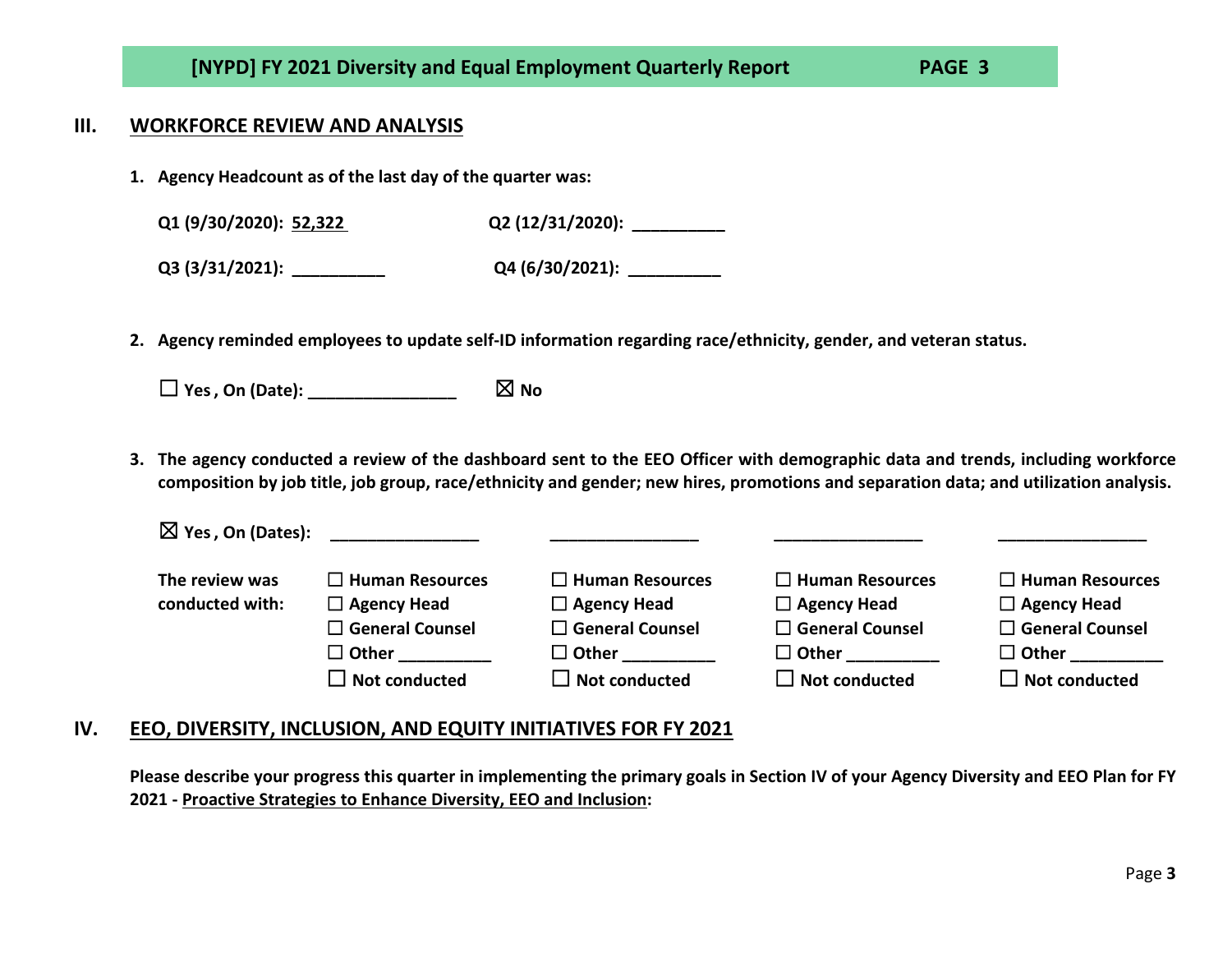## **A. WORKFORCE:**

| Please list the Workforce Goal(s) included in Section<br>IV: Proactive Strategies to Enhance Diversity, EEO and<br>Inclusion, which you set/declared in your FY 2021<br>Diversity and EEO Plan (e.g., underutilization,<br>workforce planning, succession planning and diverse<br>applicant pool, among others): | Please describe the steps that your agency<br>has taken to meet the Workforce Goal(s)<br>set/declared in your plan.<br>Include steps that were taken or<br>$\circ$<br>considered to build an inclusive and<br>sustainable pipeline for your agency<br>across all levels. | Q1<br><b>Update</b>                                                                                                  | Q <sub>2</sub><br><b>Update</b>                     | Q <sub>3</sub><br><b>Update</b>           | Q <sub>4</sub><br><b>Update</b>      |
|------------------------------------------------------------------------------------------------------------------------------------------------------------------------------------------------------------------------------------------------------------------------------------------------------------------|--------------------------------------------------------------------------------------------------------------------------------------------------------------------------------------------------------------------------------------------------------------------------|----------------------------------------------------------------------------------------------------------------------|-----------------------------------------------------|-------------------------------------------|--------------------------------------|
| Deaf and Hard of Hearing Working Group<br>ADA Compliance Working Group                                                                                                                                                                                                                                           |                                                                                                                                                                                                                                                                          | $\Box$ Planned<br>$\Box$ Not started<br>$\boxtimes$ Ongoing<br>$\Box$ Delayed<br>$\Box$ Deferred<br>$\Box$ Completed | $\Box$<br>П<br>$\Box$<br>П<br>$\Box$<br>$\Box$      | $\Box$<br>$\Box$<br>□<br>□<br>□<br>$\Box$ | $\Box$<br>П<br>п<br>П<br>□<br>$\Box$ |
| Civilian Workplace Issues Working Group<br>Civilian Advancement Working Group                                                                                                                                                                                                                                    |                                                                                                                                                                                                                                                                          | $\Box$ Planned<br>$\Box$ Not started<br>$\boxtimes$ Ongoing<br>$\Box$ Delayed<br>$\Box$ Deferred<br>$\Box$ Completed | □<br>П<br>$\Box$<br>П<br>$\Box$<br>$\Box$           | $\Box$<br>□<br>□<br>$\Box$<br>□<br>□      | □<br>П<br>□<br>П<br>П<br>$\Box$      |
| <b>NYPD MOS Race Forums</b>                                                                                                                                                                                                                                                                                      |                                                                                                                                                                                                                                                                          | $\Box$ Planned<br>$\Box$ Not started<br>$\boxtimes$ Ongoing<br>$\Box$ Delayed<br>$\Box$ Deferred<br>$\Box$ Completed | $\Box$<br>$\Box$<br>$\Box$<br>$\Box$<br>П<br>$\Box$ | $\Box$<br>□<br>□<br>$\Box$<br>□<br>$\Box$ | □<br>п<br>П<br>п<br>П<br>⊓           |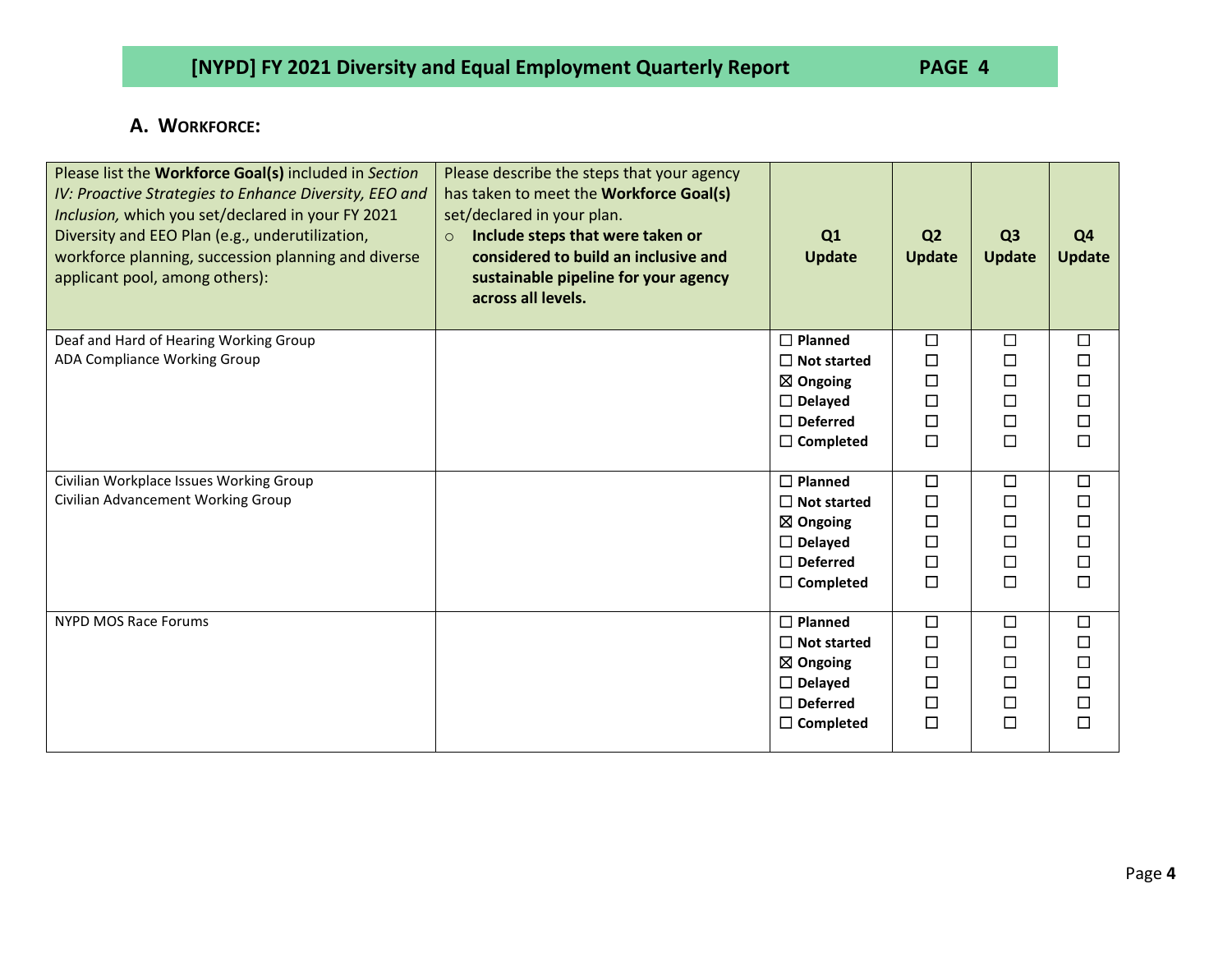| Please list the Workforce Goal(s) included in Section<br>IV: Proactive Strategies to Enhance Diversity, EEO and<br>Inclusion, which you set/declared in your FY 2021<br>Diversity and EEO Plan (e.g., underutilization,<br>workforce planning, succession planning and diverse<br>applicant pool, among others): | Please describe the steps that your agency<br>has taken to meet the Workforce Goal(s)<br>set/declared in your plan.<br>Include steps that were taken or<br>$\circ$<br>considered to build an inclusive and<br>sustainable pipeline for your agency<br>across all levels. | Q1<br><b>Update</b>                                                                                                     | Q <sub>2</sub><br><b>Update</b>                          | Q <sub>3</sub><br><b>Update</b>                          | Q <sub>4</sub><br><b>Update</b>                          |  |
|------------------------------------------------------------------------------------------------------------------------------------------------------------------------------------------------------------------------------------------------------------------------------------------------------------------|--------------------------------------------------------------------------------------------------------------------------------------------------------------------------------------------------------------------------------------------------------------------------|-------------------------------------------------------------------------------------------------------------------------|----------------------------------------------------------|----------------------------------------------------------|----------------------------------------------------------|--|
| Pregnancy and Parental Leave Toolkit                                                                                                                                                                                                                                                                             |                                                                                                                                                                                                                                                                          | $\Box$ Planned<br>$\Box$ Not started<br>$\boxtimes$ Ongoing<br>$\Box$ Delayed<br>$\Box$ Deferred<br>$\Box$ Completed    | $\Box$<br>$\Box$<br>$\Box$<br>$\Box$<br>$\Box$<br>$\Box$ | $\Box$<br>$\Box$<br>$\Box$<br>$\Box$<br>$\Box$<br>$\Box$ | $\Box$<br>$\Box$<br>$\Box$<br>$\Box$<br>$\Box$<br>$\Box$ |  |
| LGBTQIA+ Community Working Group                                                                                                                                                                                                                                                                                 |                                                                                                                                                                                                                                                                          | $\Box$ Planned<br>$\Box$ Not started<br>$\boxtimes$ Ongoing<br>$\square$ Delayed<br>$\Box$ Deferred<br>$\Box$ Completed | $\Box$<br>$\Box$<br>$\Box$<br>$\Box$<br>□<br>$\Box$      | $\Box$<br>$\Box$<br>$\Box$<br>$\Box$<br>$\Box$<br>□      | $\Box$<br>$\Box$<br>$\Box$<br>$\Box$<br>$\Box$<br>$\Box$ |  |
| Mentorship Program Assessment                                                                                                                                                                                                                                                                                    |                                                                                                                                                                                                                                                                          | $\Box$ Planned<br>$\Box$ Not started<br>$\boxtimes$ Ongoing<br>$\Box$ Delayed<br>$\Box$ Deferred<br>$\Box$ Completed    | $\Box$<br>$\Box$<br>□<br>$\Box$<br>$\Box$<br>$\Box$      | $\Box$<br>$\Box$<br>$\Box$<br>$\Box$<br>$\Box$<br>$\Box$ | $\Box$<br>$\Box$<br>$\Box$<br>$\Box$<br>$\Box$<br>$\Box$ |  |
| Describe steps that were taken or considered to address underutilization identified through quarterly workforce reports. Please list Job Groups where underutilization<br>exists in the current quarter.                                                                                                         |                                                                                                                                                                                                                                                                          |                                                                                                                         |                                                          |                                                          |                                                          |  |
| Recruiting candidates from Diversity Groups from various sources.                                                                                                                                                                                                                                                |                                                                                                                                                                                                                                                                          |                                                                                                                         |                                                          |                                                          |                                                          |  |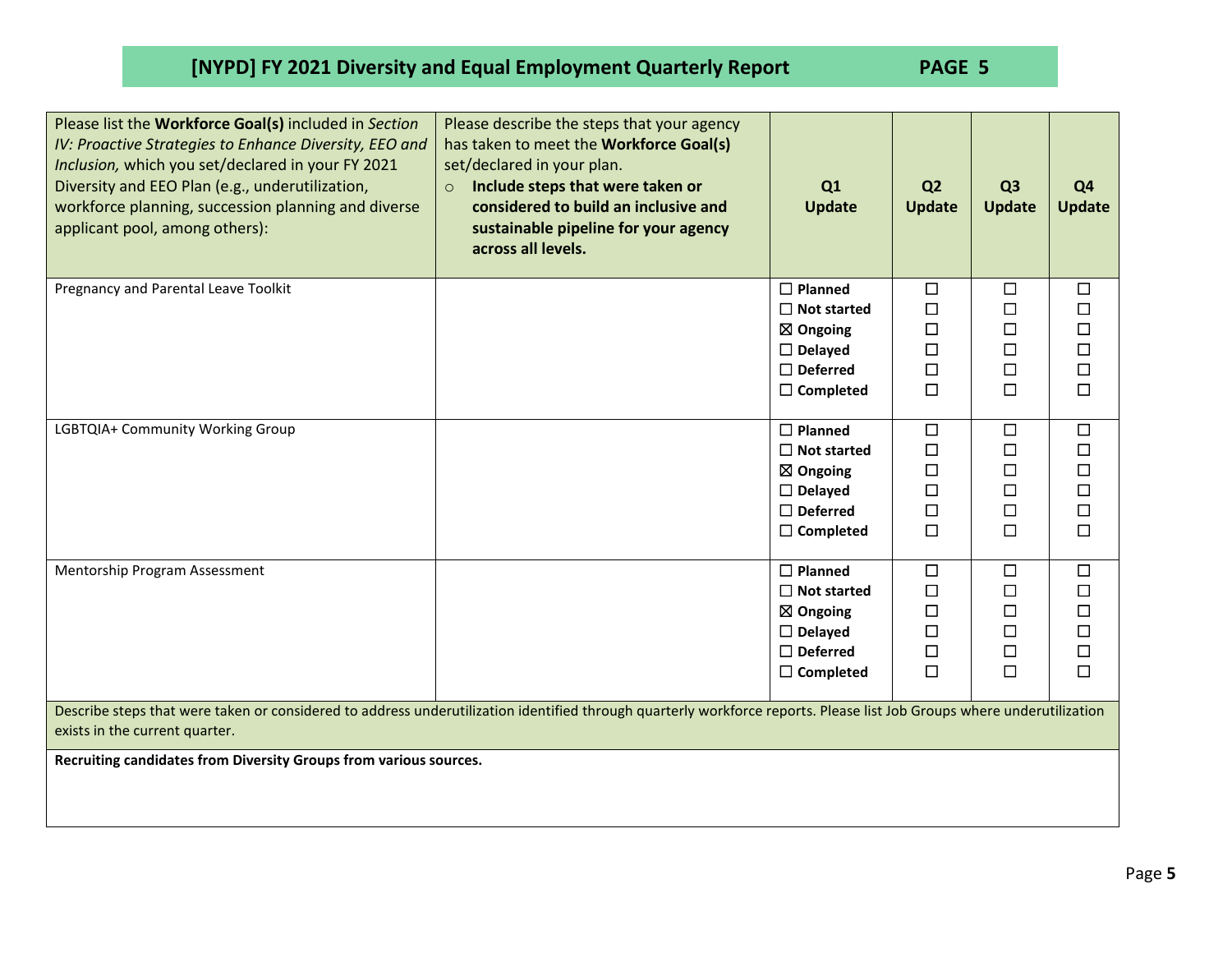## **B. WORKPLACE:**

| Please list the Workplace Goal(s) included in Section<br>IV: Proactive Strategies to Enhance Diversity, EEO and<br>Inclusion, which you set/declared in your FY 2021<br>Diversity and EEO Plan (e.g., job<br>satisfaction/engagement surveys, exit<br>interviews/surveys, and onboarding surveys): | Please describe the steps that your agency<br>has taken to meet the Workplace Goal(s)<br>set/declared in your plan.<br>Include steps that were taken or considered<br>$\circ$<br>to create an inclusive work environment<br>that values differences that each of your<br>unique employees brings to work, and to<br>maintain focus on retaining talent across all<br>levels. | Q1<br><b>Update</b>                                                                                                  | Q <sub>2</sub><br><b>Update</b>                     | Q <sub>3</sub><br><b>Update</b>                          | Q <sub>4</sub><br><b>Update</b>                                                                                          |
|----------------------------------------------------------------------------------------------------------------------------------------------------------------------------------------------------------------------------------------------------------------------------------------------------|------------------------------------------------------------------------------------------------------------------------------------------------------------------------------------------------------------------------------------------------------------------------------------------------------------------------------------------------------------------------------|----------------------------------------------------------------------------------------------------------------------|-----------------------------------------------------|----------------------------------------------------------|--------------------------------------------------------------------------------------------------------------------------|
| Barriers: Exit Interview and Resignations                                                                                                                                                                                                                                                          |                                                                                                                                                                                                                                                                                                                                                                              | $\Box$ Planned<br>$\Box$ Not started<br>$\boxtimes$ Ongoing<br>$\Box$ Delayed<br>$\Box$ Deferred<br>$\Box$ Completed | □<br>$\Box$<br>$\Box$<br>□<br>□<br>□                | $\Box$<br>$\Box$<br>$\Box$<br>$\Box$<br>$\Box$<br>$\Box$ | $\Box$<br>$\Box$<br>$\Box$<br>$\Box$<br>$\Box$<br>$\Box$                                                                 |
| Sexual Harassment Training, Exec Ord 16 Training                                                                                                                                                                                                                                                   |                                                                                                                                                                                                                                                                                                                                                                              | $\Box$ Planned<br>$\Box$ Not started<br>$\boxtimes$ Ongoing<br>$\Box$ Delayed<br>$\Box$ Deferred<br>$\Box$ Completed | $\Box$<br>$\Box$<br>$\Box$<br>$\Box$<br>□<br>$\Box$ | $\Box$<br>□<br>$\Box$<br>$\Box$<br>$\Box$<br>$\Box$      | $\Box$<br>$\begin{array}{c}\n\square \\ \square\n\end{array}$<br>$\begin{array}{c}\n\Box \\ \Box\n\end{array}$<br>$\Box$ |
| Promoting a diverse and inclusive work environment                                                                                                                                                                                                                                                 | Hiring and interviewing candidates from Diversity<br>Group's job pool via LinkedIn<br>Hiring and interviewing candidates recommended<br>Employee Resource Groups.                                                                                                                                                                                                            | $\Box$ Planned<br>$\Box$ Not started<br>$\boxtimes$ Ongoing<br>$\Box$ Delayed<br>$\Box$ Deferred<br>$\Box$ Completed | □<br>$\Box$<br>$\Box$<br>$\Box$<br>$\Box$<br>$\Box$ | $\Box$<br>□<br>$\Box$<br>$\Box$<br>$\Box$<br>$\Box$      | $\Box$<br>$\Box$<br>$\Box$<br>$\begin{array}{c}\n\Box \\ \Box\n\end{array}$<br>$\Box$                                    |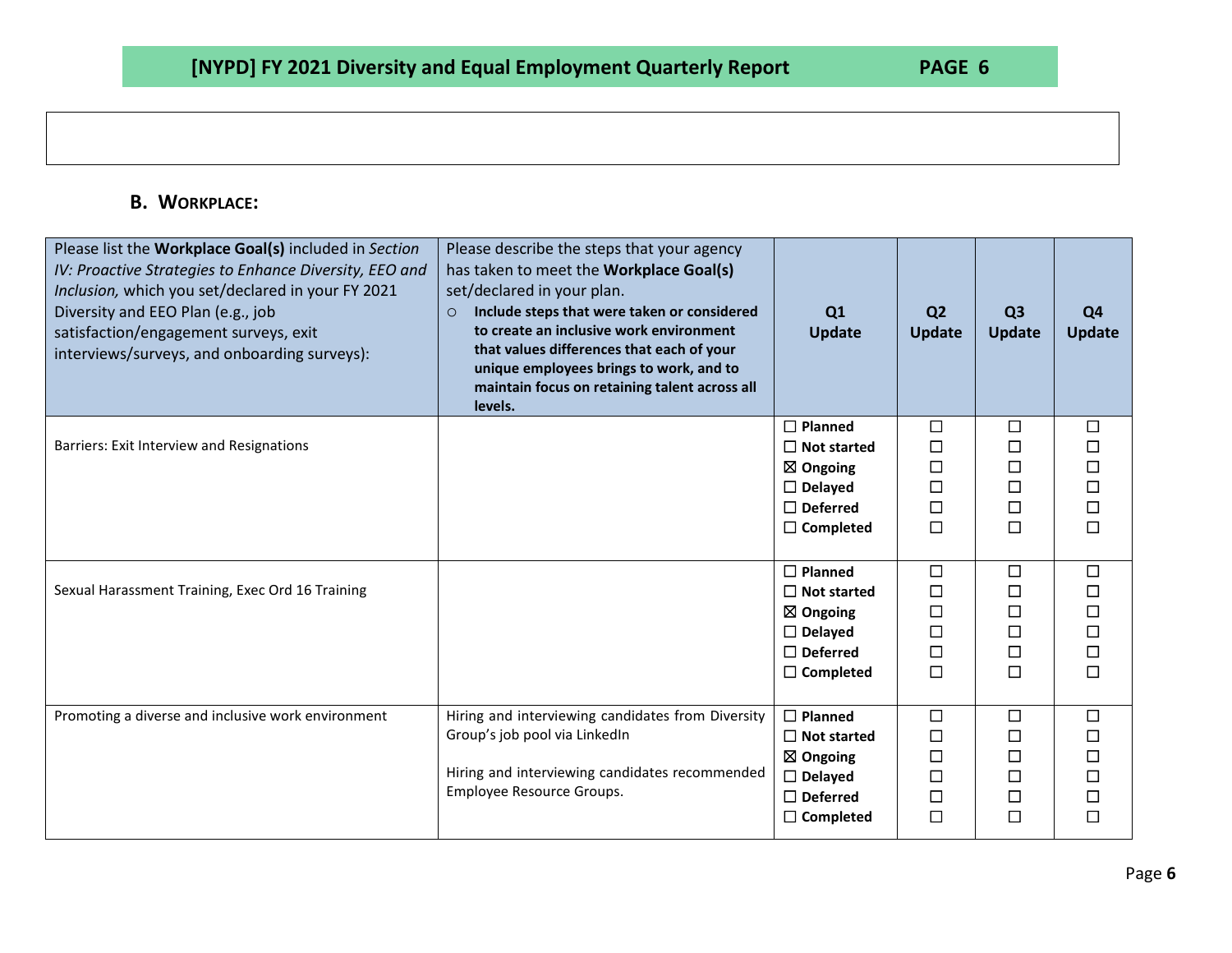| LGBTQIA+ Community Working Group                                                                                                                                                                                                                           |  | ⊠ Planned          | П      | П      | $\mathcal{L}_{\mathcal{A}}$ |  |  |  |
|------------------------------------------------------------------------------------------------------------------------------------------------------------------------------------------------------------------------------------------------------------|--|--------------------|--------|--------|-----------------------------|--|--|--|
|                                                                                                                                                                                                                                                            |  | $\Box$ Not started | □      | l,     | $\Box$                      |  |  |  |
|                                                                                                                                                                                                                                                            |  | $\Box$ Ongoing     | $\Box$ | $\Box$ | $\Box$                      |  |  |  |
|                                                                                                                                                                                                                                                            |  | $\Box$ Delayed     | $\Box$ | $\Box$ | $\Box$                      |  |  |  |
|                                                                                                                                                                                                                                                            |  | $\Box$ Deferred    | □      | П      | $\Box$                      |  |  |  |
|                                                                                                                                                                                                                                                            |  | $\Box$ Completed   | □      | П      | П                           |  |  |  |
| Please specify any other EEO-related activities during the quarter (e.g., postings, meetings, cultural programs promoting diversity, newsletters/articles, etc.) and describe<br>briefly the activities, including the dates when the activities occurred. |  |                    |        |        |                             |  |  |  |
|                                                                                                                                                                                                                                                            |  |                    |        |        |                             |  |  |  |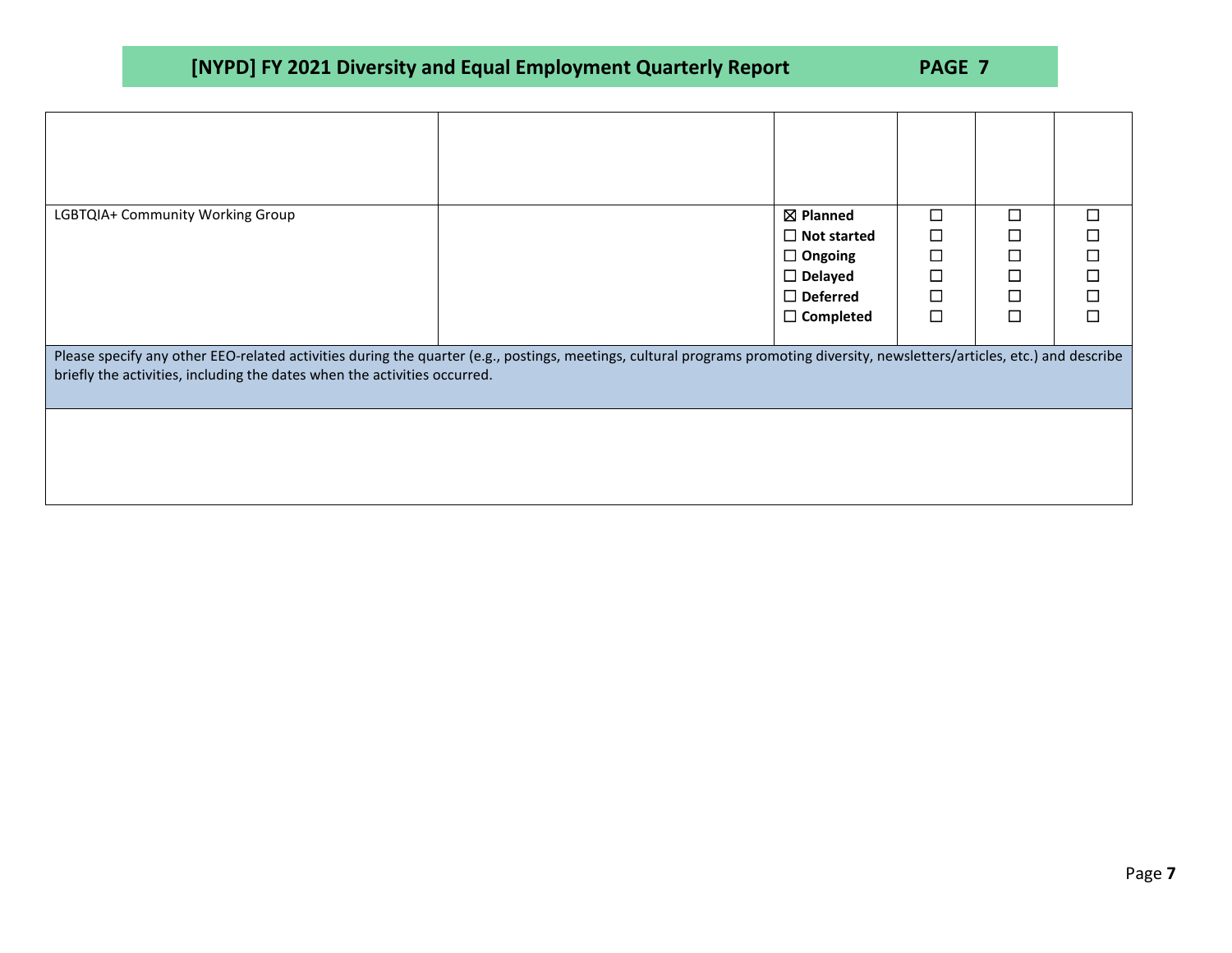## **C. COMMUNITY:**

| Please list the Community Goal(s) included in Section<br>IV: Proactive Strategies to Enhance Diversity, EEO<br>and Inclusion, which you set/declared in your FY 2021<br>Diversity and EEO Plan (e.g., community outreach and<br>engagement, MWBE participation and customer<br>satisfaction surveys): | Please describe the steps that your agency<br>has taken to meet the <b>Community Goal(s)</b><br>set/declared in your plan.<br>Include steps that were taken or considered<br>$\circ$<br>to establish your agency as a leading service<br>provider to the citizens of New York City<br>focused on inclusion and cultural<br>competency, while reflecting the vast<br>communities that are served. | Q1<br><b>Update</b>                                                                                                  | Q <sub>2</sub><br><b>Update</b>           | Q <sub>3</sub><br><b>Update</b>           | Q4<br><b>Update</b>                                      |
|-------------------------------------------------------------------------------------------------------------------------------------------------------------------------------------------------------------------------------------------------------------------------------------------------------|--------------------------------------------------------------------------------------------------------------------------------------------------------------------------------------------------------------------------------------------------------------------------------------------------------------------------------------------------------------------------------------------------|----------------------------------------------------------------------------------------------------------------------|-------------------------------------------|-------------------------------------------|----------------------------------------------------------|
| NYPD Reform and Reinvention in person and Facebook Live                                                                                                                                                                                                                                               | NYPD will be conducting forums with the public<br>across all the boroughs of the city.                                                                                                                                                                                                                                                                                                           | $\boxtimes$ Planned<br>$\Box$ Not started<br>$\Box$ Ongoing<br>$\Box$ Delayed<br>$\Box$ Deferred<br>$\Box$ Completed | □<br>□<br>□<br>口<br>$\Box$<br>□           | □<br>$\Box$<br>□<br>□<br>□<br>□           | □<br>□<br>$\Box$<br>$\Box$<br>$\Box$<br>$\Box$           |
| Back to School Backpack Giveaway                                                                                                                                                                                                                                                                      | On September 02, 2020 the NYPD held a backpack<br>giveaway for school age children at Police<br>Headquarters. The day included free haircuts, rock<br>wall climbing, food and music.                                                                                                                                                                                                             | $\Box$ Planned<br>$\Box$ Not started<br>$\Box$ Ongoing<br>$\Box$ Delayed<br>$\Box$ Deferred<br>$\boxtimes$ Completed | $\Box$<br>□<br>□<br>$\Box$<br>□<br>$\Box$ | □<br>$\Box$<br>□<br>$\Box$<br>$\Box$<br>□ | $\Box$<br>$\Box$<br>$\Box$<br>$\Box$<br>$\Box$<br>$\Box$ |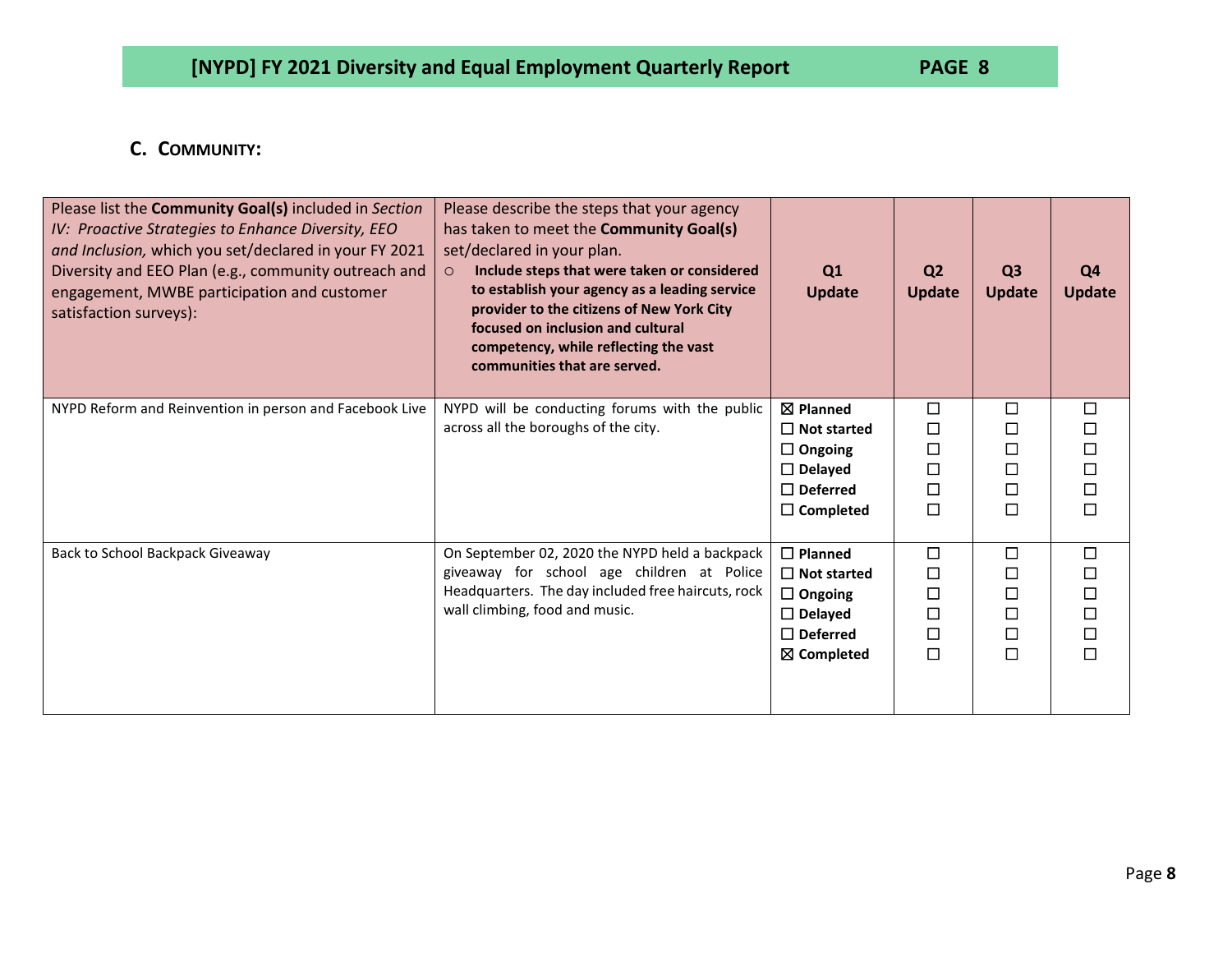|                                                                                                                                                                       | Throughout the quarter the NYPD held several                                       | $\Box$ Planned      | □      | □      | □      |
|-----------------------------------------------------------------------------------------------------------------------------------------------------------------------|------------------------------------------------------------------------------------|---------------------|--------|--------|--------|
| <b>Youth Basketball Tournaments</b>                                                                                                                                   | youth Basketball Tournaments at various parks in                                   | $\Box$ Not started  | □      | □      | □      |
| <b>Gun Violence Town Hall</b>                                                                                                                                         | the city.                                                                          | $\boxtimes$ Ongoing | □      | □      | $\Box$ |
|                                                                                                                                                                       |                                                                                    | $\Box$ Delayed      | □      | $\Box$ | $\Box$ |
|                                                                                                                                                                       | In August held a Gun Violence Town Hall in Harlem                                  | $\Box$ Deferred     | □      | $\Box$ | $\Box$ |
|                                                                                                                                                                       | with youth and the community. The event included<br>a youth basketball tournament. | $\Box$ Completed    | □      | $\Box$ | $\Box$ |
|                                                                                                                                                                       |                                                                                    |                     |        |        |        |
| Free Food Giveaway                                                                                                                                                    | NYPD Outreach division is attended free food give                                  | $\Box$ Planned      | $\Box$ | П      | $\Box$ |
|                                                                                                                                                                       | away at Queens Tabernacle. Community affairs                                       | $\Box$ Not started  | ◻      | П      | $\Box$ |
|                                                                                                                                                                       | bureau and clergy working together to give back to                                 | $\Box$ Ongoing      | □      | $\Box$ | $\Box$ |
|                                                                                                                                                                       | the community                                                                      | $\Box$ Delayed      | $\Box$ | □      | $\Box$ |
|                                                                                                                                                                       |                                                                                    | $\Box$ Deferred     | □      | □      | $\Box$ |
|                                                                                                                                                                       |                                                                                    | ⊠ Completed         | $\Box$ | $\Box$ | $\Box$ |
|                                                                                                                                                                       |                                                                                    |                     |        |        |        |
| Please specify any other Community-directed activities during the quarter (e.g., meetings, educational and cultural programs, promotion of agency services, community |                                                                                    |                     |        |        |        |
| fairs, etc.) and describe briefly the activities, including the dates when the activities occurred.                                                                   |                                                                                    |                     |        |        |        |
|                                                                                                                                                                       |                                                                                    |                     |        |        |        |
| On July 2, 2020 the Chief of Community Affairs Bureau met with leaders in the community from PBBX, PBMS and PBMN over Zoom to discuss their concerns.                 |                                                                                    |                     |        |        |        |
|                                                                                                                                                                       |                                                                                    |                     |        |        |        |
|                                                                                                                                                                       |                                                                                    |                     |        |        |        |
|                                                                                                                                                                       |                                                                                    |                     |        |        |        |
|                                                                                                                                                                       |                                                                                    |                     |        |        |        |
|                                                                                                                                                                       |                                                                                    |                     |        |        |        |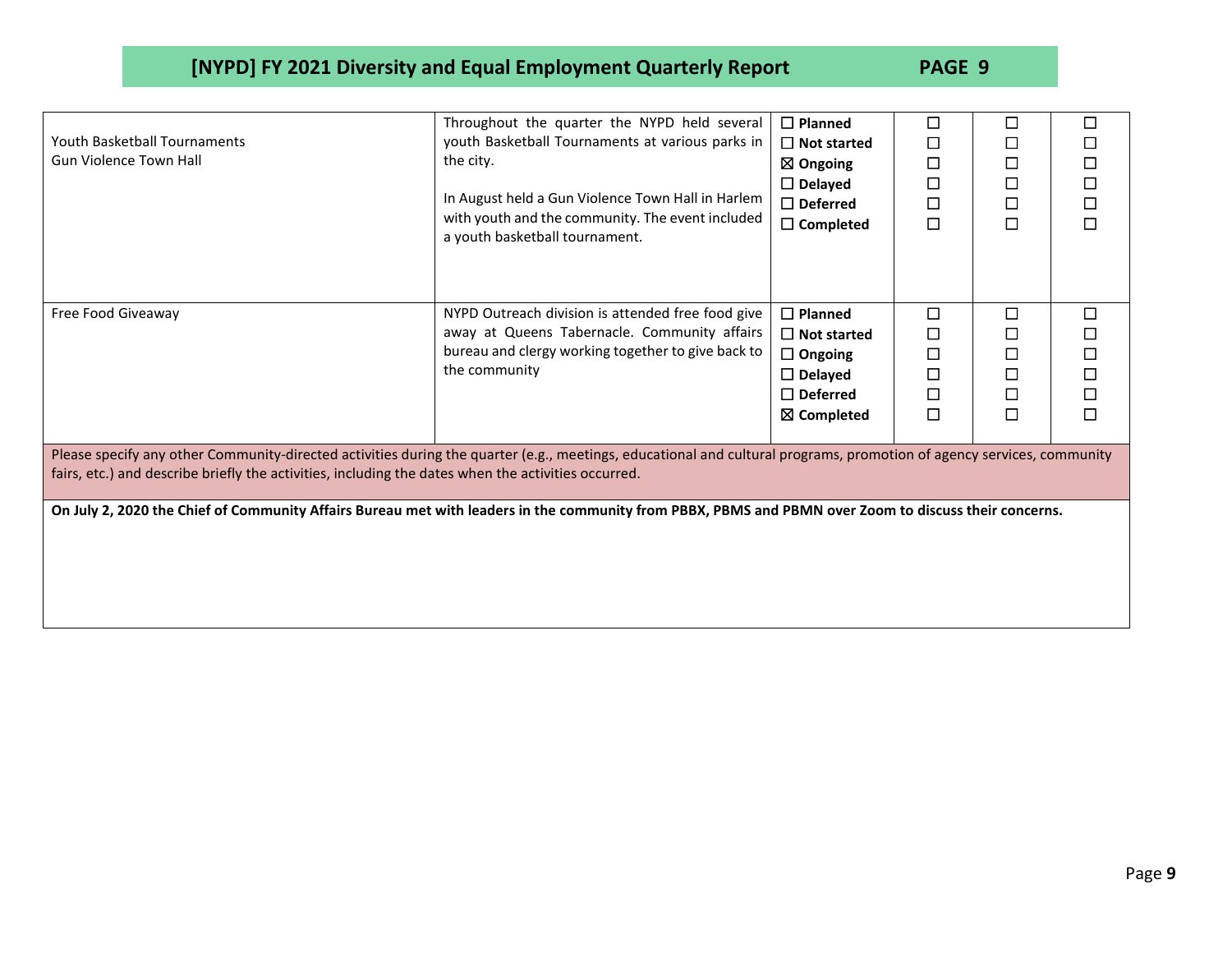## **V. RECRUITMENT**

## **A. RECRUITMENT EFFORTS**

| Please list Recruitment Strategies and Initiatives<br>which you set/declared in your FY 2021 Diversity and<br>EEO Plan (e.g., targeted outreach and outreach,<br>diversity recruitment, social media presence, where<br>jobs are posted, EEO and APO collaboration,<br>evaluation of best recruitment sources, structured<br>interview training and unconscious bias training): | Please describe the steps that your agency<br>has taken to meet the Recruitment Goal(s)<br>set/declared in your plan.                                                                                                                                                                                                                                                                        | Q1<br><b>Update</b>                                                                                                  | Q <sub>2</sub><br><b>Update</b>                     | Q <sub>3</sub><br><b>Update</b>                     | Q4<br><b>Update</b>                                      |
|---------------------------------------------------------------------------------------------------------------------------------------------------------------------------------------------------------------------------------------------------------------------------------------------------------------------------------------------------------------------------------|----------------------------------------------------------------------------------------------------------------------------------------------------------------------------------------------------------------------------------------------------------------------------------------------------------------------------------------------------------------------------------------------|----------------------------------------------------------------------------------------------------------------------|-----------------------------------------------------|-----------------------------------------------------|----------------------------------------------------------|
| Review personnel policies, procedures, and practices<br>related to targeted outreach and recruitment.                                                                                                                                                                                                                                                                           | provides<br>Bureau<br>also<br>coaching,<br>Personnel<br>mentoring, and cross training programs through<br>Career Enhancement Unit.                                                                                                                                                                                                                                                           | $\Box$ Planned<br>$\Box$ Not started<br>$\boxtimes$ Ongoing<br>$\Box$ Delayed<br>$\Box$ Deferred<br>$\Box$ Completed | $\Box$<br>$\Box$<br>$\Box$<br>□<br>$\Box$<br>$\Box$ | $\Box$<br>□<br>□<br>$\Box$<br>$\Box$<br>$\Box$      | $\Box$<br>$\Box$<br>$\Box$<br>$\Box$<br>$\Box$<br>$\Box$ |
| Direct resources to bolster efforts aimed at increasing the<br>effectiveness of diversity recruitment.                                                                                                                                                                                                                                                                          | Advertising on social media, targeted internet<br>banners and advertisements in diverse periodicals<br>and on diverse job posting sites. Posting on<br>LINKEDIN Diversity Groups, such as Professionals<br>with Disabilities, Disabled American Veterans, NY<br>LGBT Professional Network, Hispanic & Latino<br>Professionals, and Black Professionals.<br>NYPD also recruits through NYCAPS | $\Box$ Planned<br>$\Box$ Not started<br>$\boxtimes$ Ongoing<br>$\Box$ Delayed<br>$\Box$ Deferred<br>$\Box$ Completed | $\Box$<br>$\Box$<br>$\Box$<br>$\Box$<br>$\Box$<br>П | $\Box$<br>□<br>$\Box$<br>$\Box$<br>$\Box$<br>$\Box$ | $\Box$<br>$\Box$<br>$\Box$<br>$\Box$<br>$\Box$<br>$\Box$ |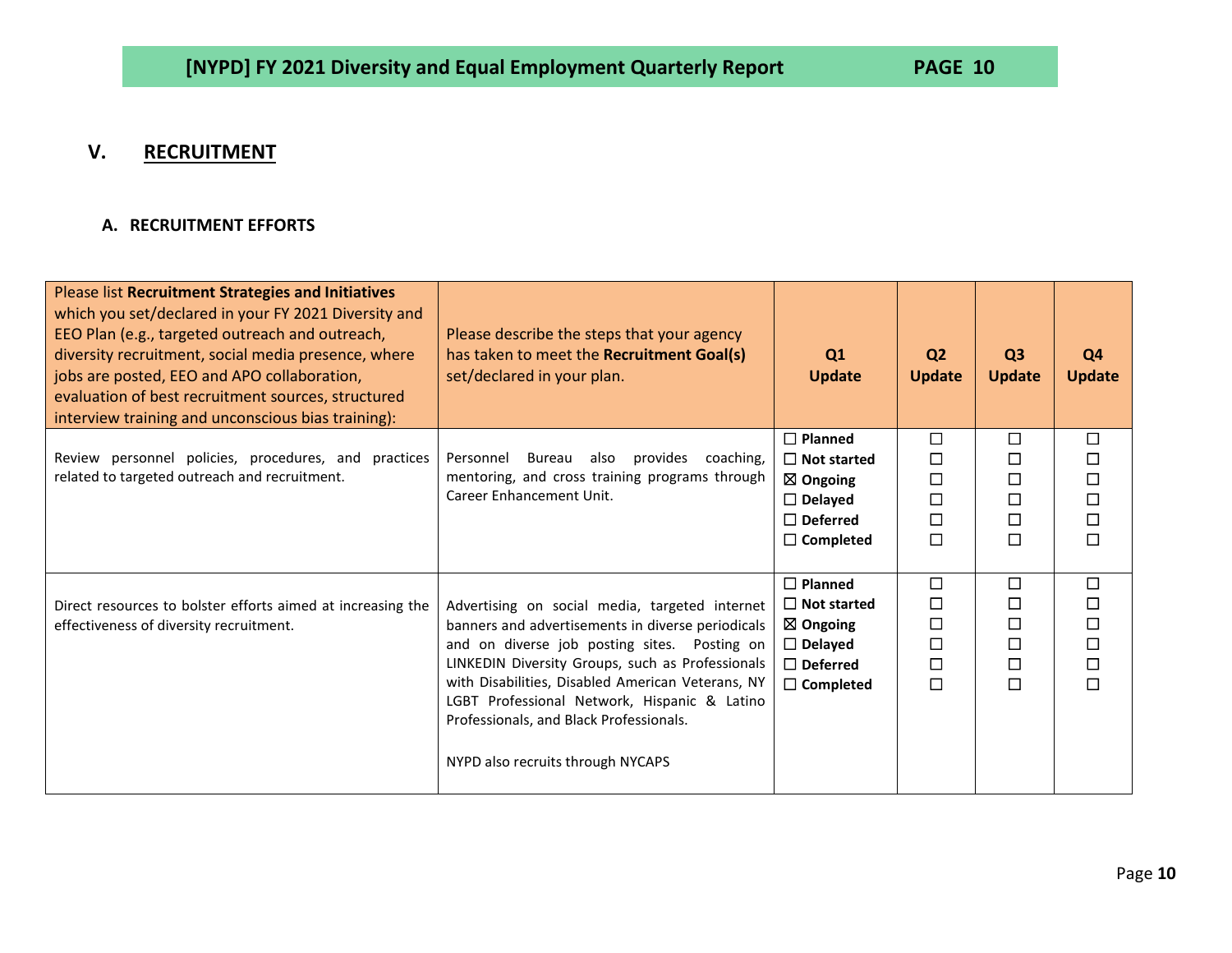| [NYPD] FY 2021 Diversity and Equal Employment Quarterly Report | PAGE 11 |
|----------------------------------------------------------------|---------|
|----------------------------------------------------------------|---------|

|                                                                |                                              | $\Box$ Planned      |  |  |
|----------------------------------------------------------------|----------------------------------------------|---------------------|--|--|
| mobile  <br>accessible<br>website,<br>user-friendly<br>Develop | Streamline links to application information. | $\Box$ Not started  |  |  |
| application and social media presence related to careers.      |                                              | $\boxtimes$ Ongoing |  |  |
|                                                                |                                              | $\Box$ Delayed      |  |  |
|                                                                |                                              | $\Box$ Deferred     |  |  |
|                                                                |                                              | $\Box$ Completed    |  |  |
|                                                                |                                              |                     |  |  |

## **B. INTERNSHIPS/FELLOWSHIPS**

| Gender* [#s]<br>[N-B=Non-Binary; O=Other; U=Unknown]<br>* Use self-ID data |
|----------------------------------------------------------------------------|
| F N-B O U                                                                  |
| N-B O U                                                                    |
| N-B O U                                                                    |
| F N-B O U                                                                  |
| F N-B O U                                                                  |
|                                                                            |

\*Due to Covid-19 the annual Summer Internship Program was cancelled in 2020. The agency plans to provide internships/fellowships in FY2021.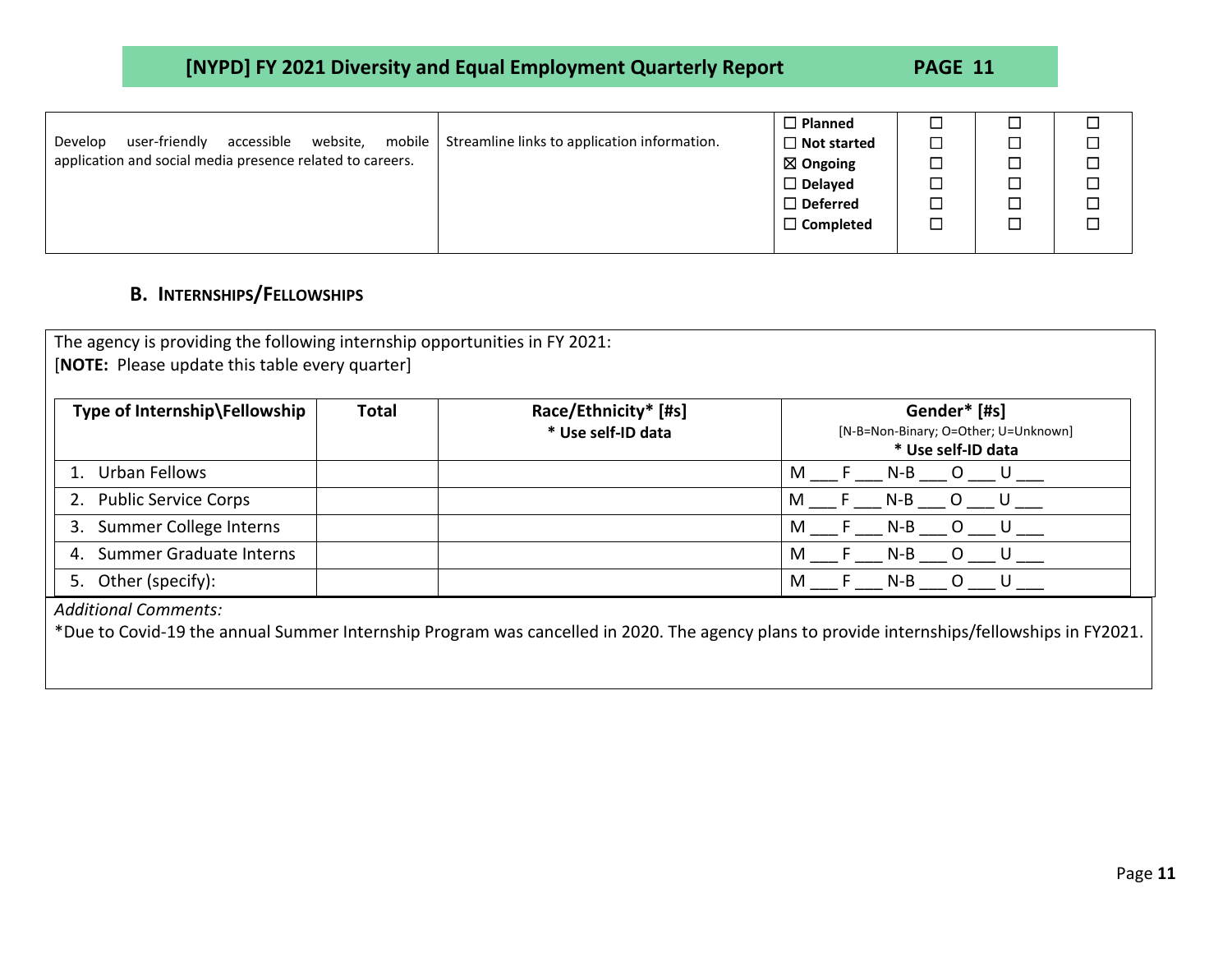## **C. 55-A PROGRAM**

**The agency uses the 55-a Program to hire and retain qualified individuals with disabilities.** ☒ **Yes** ☐ **No**

**Currently, there are \_41\_ [number] 55-a participants.**

| During the 1st Quarter, a total of 0 [number] new applications for the program were received.      |  |
|----------------------------------------------------------------------------------------------------|--|
| During the 1st Quarter 3 harticipants left the program due to [state reasons] Voluntary Retirement |  |

**During the 2nd Quarter, a total of \_\_\_\_ [number] new applications for the program were received. During the 2nd Quarter \_\_\_ participants left the program due to [state reasons] \_\_\_\_\_\_\_\_.**

**During the 3rd Quarter, a total of \_\_\_\_ [number] new applications for the program were received. During the 3rd Quarter participants left the program due to [state reasons]**  $\cdot$ **.** 

| During the 4th Quarter, a total of |                                                      | [number] new applications for the program were received. |
|------------------------------------|------------------------------------------------------|----------------------------------------------------------|
| During the 4th Quarter             | participants left the program due to [state reasons] |                                                          |

**The 55-a Coordinator has achieved the following goals:**

- **1.** Disseminated 55-a information by e-mail: ☒ **Yes** ☐ **No** in training sessions: ☐ **Yes** ☒ **No** on the agency website: ☐ **Yes** ☒ **No** through an agency newsletter: ☐ **Yes** ☒ **No**
- **2.** *a a* **<b>***a a* **<b>***a a a a a a a a a a a a a a a a a a a a a a a a a a a*

**3. \_\_\_\_\_\_\_\_\_\_\_\_\_\_\_\_\_\_\_\_\_\_\_\_\_\_\_\_\_\_\_\_\_\_\_\_\_\_\_\_\_\_\_\_\_\_\_\_\_\_\_\_\_\_\_\_\_\_\_\_\_\_\_\_\_\_\_\_\_\_\_\_\_\_\_\_\_\_\_\_\_\_\_**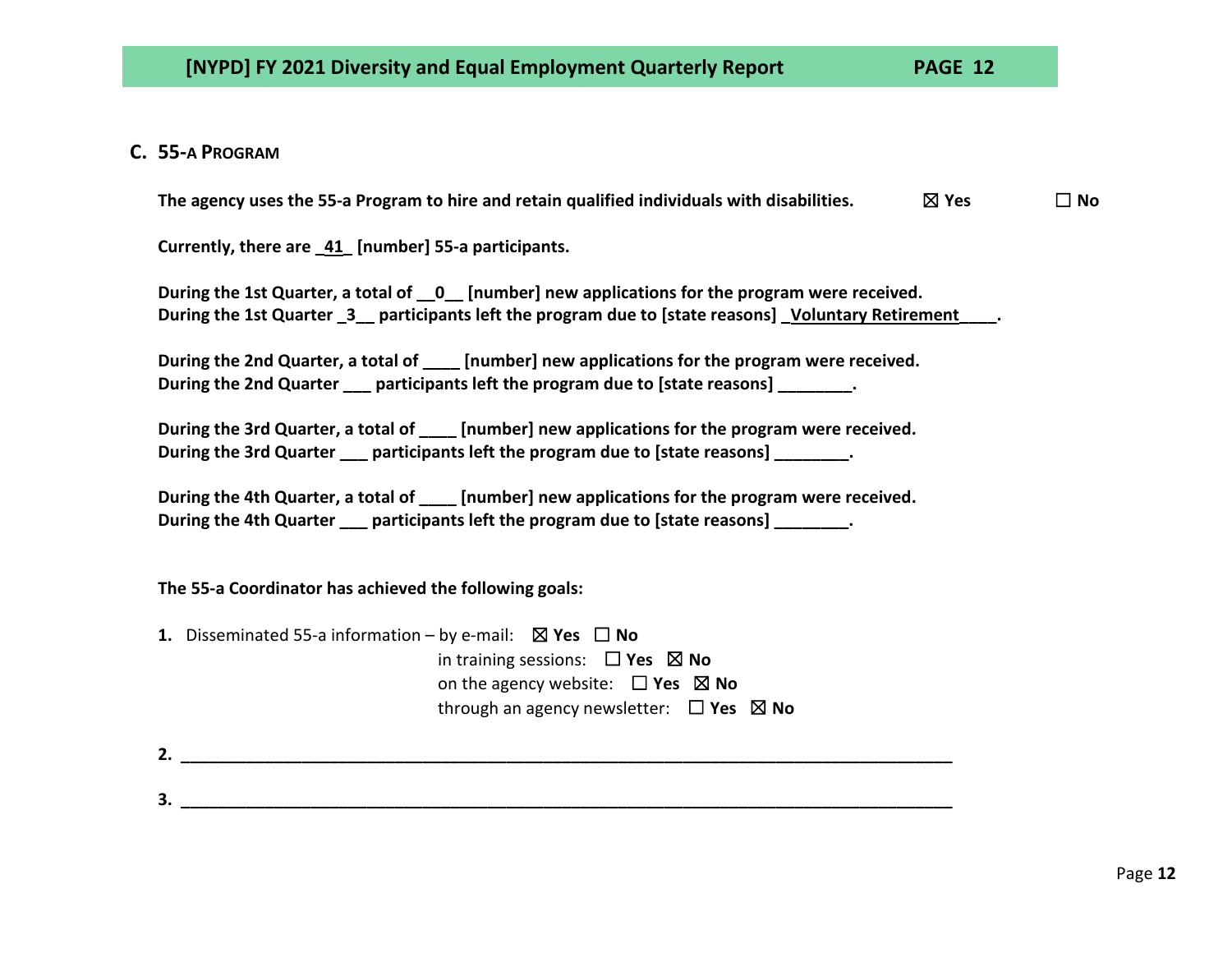## **VI. SELECTION (HIRING AND PROMOTION)**

**Please review Section VI of your Annual Plan and describe your activities for this quarter below:**

| Please list additional Selection Strategies and<br>Initiatives which you set/declared in your FY 2021<br>Diversity and EEO Plan (include use of structured<br>interview, EEO or APO representatives observing<br>interviews, review of placements, review of e-hire<br>applicant data) | Please describe the steps that your agency<br>has taken to meet the Selection (Hiring and<br>Promotion) Goal(s) set/declared in your plan.                         | Q1<br><b>Update</b>                                                                                                  | Q <sub>2</sub><br><b>Update</b>                     | Q <sub>3</sub><br><b>Update</b> | Q4<br><b>Update</b>                                      |
|----------------------------------------------------------------------------------------------------------------------------------------------------------------------------------------------------------------------------------------------------------------------------------------|--------------------------------------------------------------------------------------------------------------------------------------------------------------------|----------------------------------------------------------------------------------------------------------------------|-----------------------------------------------------|---------------------------------|----------------------------------------------------------|
| Career Counseling: Advising employees of                                                                                                                                                                                                                                               | Promote employee awareness of                                                                                                                                      | $\Box$ Planned                                                                                                       | $\Box$                                              | □                               | $\Box$                                                   |
| opportunities for promotion and career                                                                                                                                                                                                                                                 | opportunities for promotion and transfer                                                                                                                           | $\Box$ Not started<br>$\boxtimes$ Ongoing                                                                            | □<br>□                                              | □                               | $\Box$<br>$\Box$                                         |
| development; Notification of promotion/transfer<br>opportunities                                                                                                                                                                                                                       | within the agency via agency email and<br>agency intranet portal.                                                                                                  | $\Box$ Delayed                                                                                                       | $\Box$                                              | □                               | $\Box$                                                   |
|                                                                                                                                                                                                                                                                                        |                                                                                                                                                                    | $\Box$ Deferred                                                                                                      | $\Box$                                              | □                               | $\Box$                                                   |
|                                                                                                                                                                                                                                                                                        |                                                                                                                                                                    | $\Box$ Completed                                                                                                     | $\Box$                                              | $\Box$                          | $\Box$                                                   |
| Reviewing the methods by which candidates are<br>selected for promotion or to fill vacancies (new<br>hires), especially for mid- and high-level discretionary<br>positions                                                                                                             | Facilitate the use of training to improve skills<br>and access to career opportunities of all<br>employees in its Leadership Program and via<br>referrals to DCAS. | $\Box$ Planned<br>$\Box$ Not started<br>$\boxtimes$ Ongoing<br>$\Box$ Delayed<br>$\Box$ Deferred<br>$\Box$ Completed | $\Box$<br>$\Box$<br>□<br>$\Box$<br>$\Box$<br>$\Box$ | П<br>$\Box$<br>$\Box$<br>□<br>П | $\Box$<br>$\Box$<br>$\Box$<br>$\Box$<br>$\Box$<br>$\Box$ |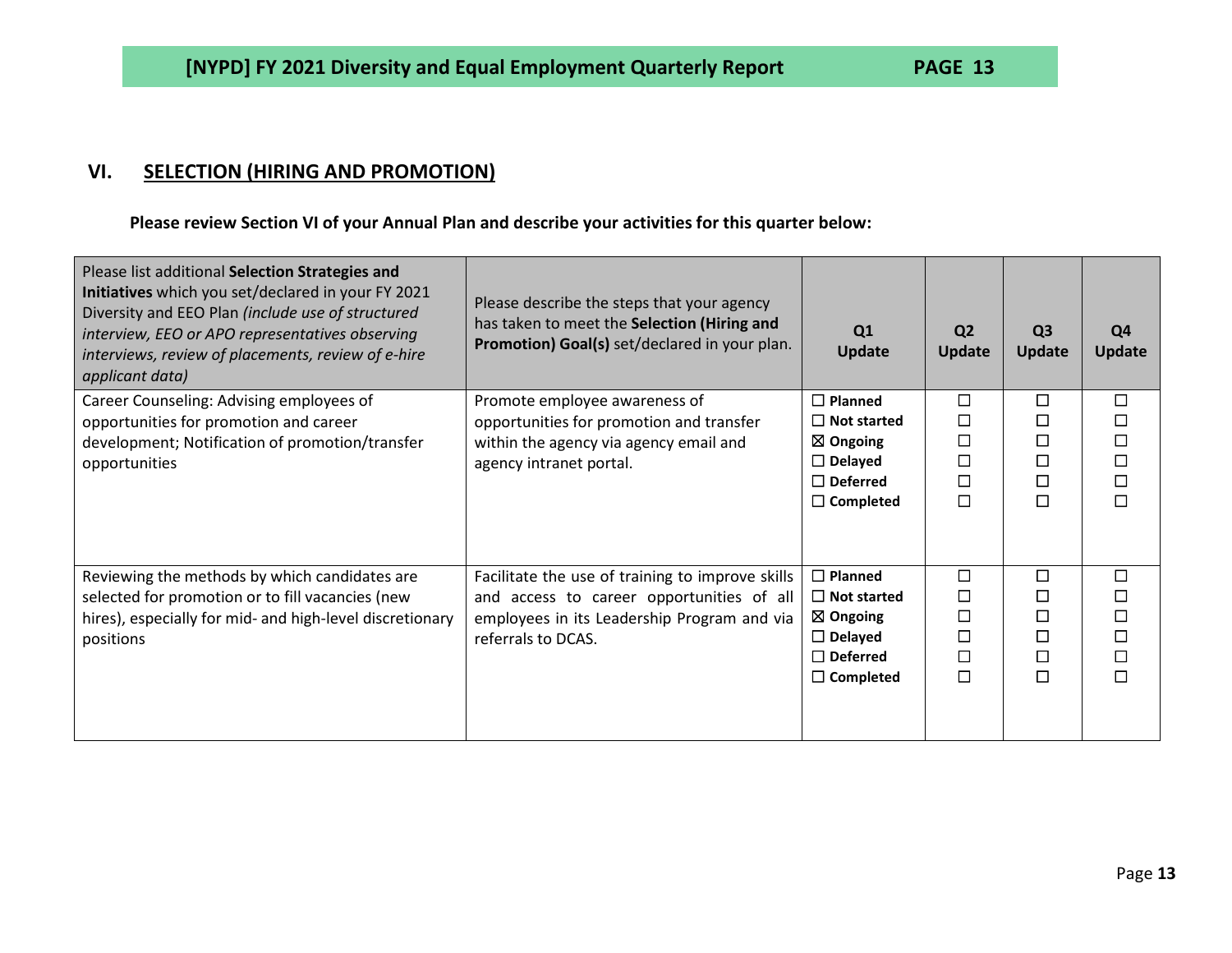| Reviewing the methods by which candidates are<br>selected for promotion or to fill vacancies (new hires)<br>filled through civil service lists                | Provide agency staff with citywide vacancy<br>announcements, civil service exams notices<br>and other career development information.                                                                                                                                                                                              | $\Box$ Planned<br>$\Box$ Not started<br>$\boxtimes$ Ongoing<br>$\Box$ Delayed<br>$\Box$ Deferred<br>$\Box$ Completed    | $\Box$<br>$\Box$<br>$\Box$<br>$\Box$<br>$\Box$<br>$\Box$ | $\Box$<br>□<br>□<br>□<br>□<br>$\Box$           | $\Box$<br>$\Box$<br>$\Box$<br>$\Box$<br>$\Box$<br>$\Box$ |
|---------------------------------------------------------------------------------------------------------------------------------------------------------------|------------------------------------------------------------------------------------------------------------------------------------------------------------------------------------------------------------------------------------------------------------------------------------------------------------------------------------|-------------------------------------------------------------------------------------------------------------------------|----------------------------------------------------------|------------------------------------------------|----------------------------------------------------------|
| Describe the role of agency EEO Officer and other<br>EEO staff in the selection of candidates for<br>appointment or promotion (pre- and post-<br>appointment) | In collaborative effort between EEO, HR and<br>managers where necessary, develop action<br>plans to eliminate identified barriers.<br>Use a diverse panel of interviewers to conduct<br>the interview.<br>Have the EEO Officer review the interview<br>questions.<br>Have the EEO Officer sit in on interviews,<br>where possible. | $\Box$ Planned<br>$\Box$ Not started<br>$\boxtimes$ Ongoing<br>$\Box$ Delayed<br>$\Box$ Deferred<br>$\Box$ Completed    | $\Box$<br>□<br>$\Box$<br>$\Box$<br>$\Box$<br>$\Box$      | $\Box$<br>□<br>□<br>$\Box$<br>$\Box$<br>$\Box$ | $\Box$<br>$\Box$<br>$\Box$<br>$\Box$<br>$\Box$<br>$\Box$ |
| Analyzing the impact of layoffs or terminations on<br>racial, gender and age groups                                                                           | The agency will use the DCAS Layoff procedure<br>as guidance, should there be any layoffs,<br>terminations and demotions due to legitimate<br>business/operational reasons in FY 2021.                                                                                                                                             | $\square$ Planned<br>$\Box$ Not started<br>$\boxtimes$ Ongoing<br>$\Box$ Delayed<br>$\Box$ Deferred<br>$\Box$ Completed | $\Box$<br>$\Box$<br>$\Box$<br>□<br>$\Box$<br>$\Box$      | $\Box$<br>□<br>□<br>□<br>$\Box$<br>$\Box$      | $\Box$<br>$\Box$<br>$\Box$<br>$\Box$<br>$\Box$<br>$\Box$ |
| Other:                                                                                                                                                        |                                                                                                                                                                                                                                                                                                                                    | $\Box$ Planned<br>$\Box$ Not started<br>$\Box$ Ongoing<br>$\Box$ Delayed<br>$\Box$ Deferred<br>$\Box$ Completed         | $\Box$<br>$\Box$<br>$\Box$<br>$\Box$<br>$\Box$<br>$\Box$ | $\Box$<br>□<br>$\Box$<br>□<br>$\Box$<br>$\Box$ | $\Box$<br>$\Box$<br>$\Box$<br>$\Box$<br>$\Box$<br>$\Box$ |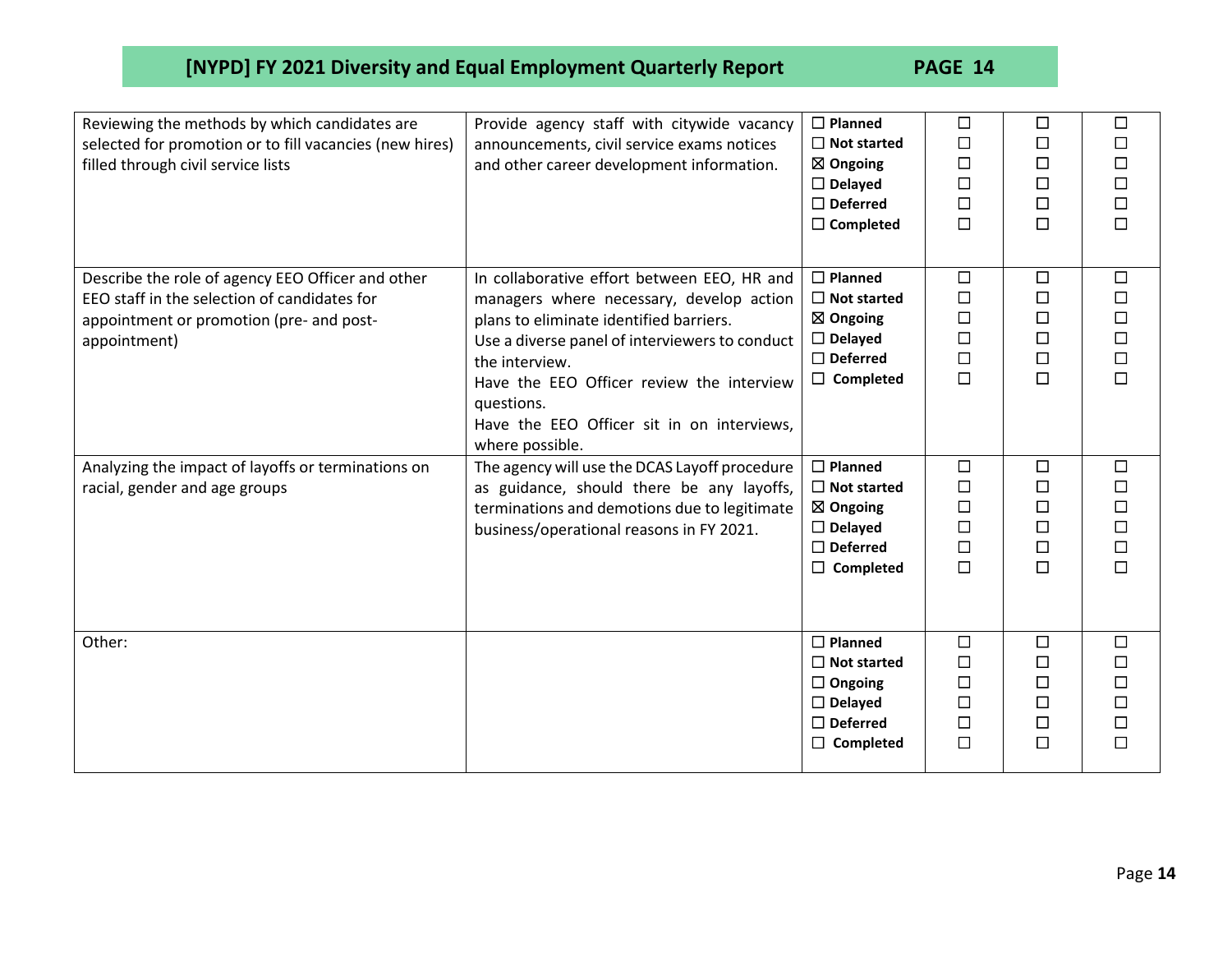| [NYPD] FY 2021 Diversity and Equal Employment Quarterly Report | <b>PAGE 15</b> |
|----------------------------------------------------------------|----------------|
|----------------------------------------------------------------|----------------|

| During this Quarter the Agency activities included: | # of Vacancies      | # 1914   |  |  |
|-----------------------------------------------------|---------------------|----------|--|--|
|                                                     | # of New Hires      | 180<br># |  |  |
|                                                     | # of New Promotions | 49<br>#  |  |  |

## **VII. TRAINING**

*Please provide your training information in Part II of the report "DIVERSITY AND EEO TRAINING SUMMARY" (in MS Excel).*

### **VIII. REASONABLE ACCOMMODATION**

**Please report all reasonable accommodation requests and their disposition in the DCAS Citywide Complaint/Reasonable Accommodation Tracking System by logging into your CICS Account at: <https://mspwva-dcslnx01.csc.nycnet/Login.aspx>**

### **IX. COMPLIANCE AND IMPLEMENTATION OF REQUIREMENTS UNDER EXECUTIVE ORDERS AND LOCAL LAWS**

**A. EXECUTIVE ORDER 16: TRAINING ON TRANSGENDER DIVERSITY AND INCLUSION**

*Please provide E.O. 16 Training Information in Part II of the report "DIVERSITY AND EEO TRAINING SUMMARY" (in MS Excel).*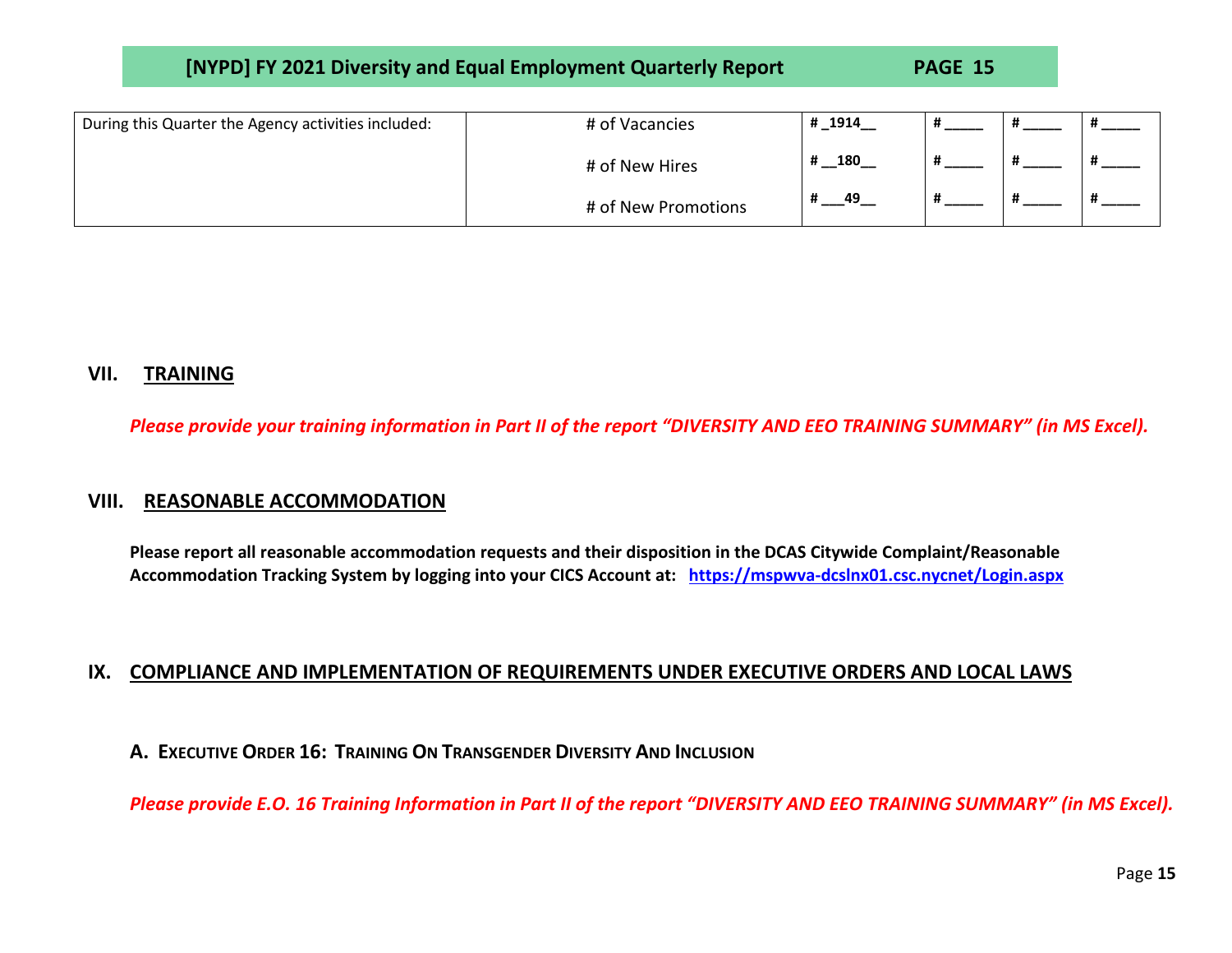## **B. LOCAL LAW 92: ANNUAL SEXUAL HARASSMENT PREVENTION TRAINING**

*Please provide Sexual Harassment Prevention Training Information in Part II of the report "DIVERSITY AND EEO TRAINING SUMMARY" (in MS Excel).*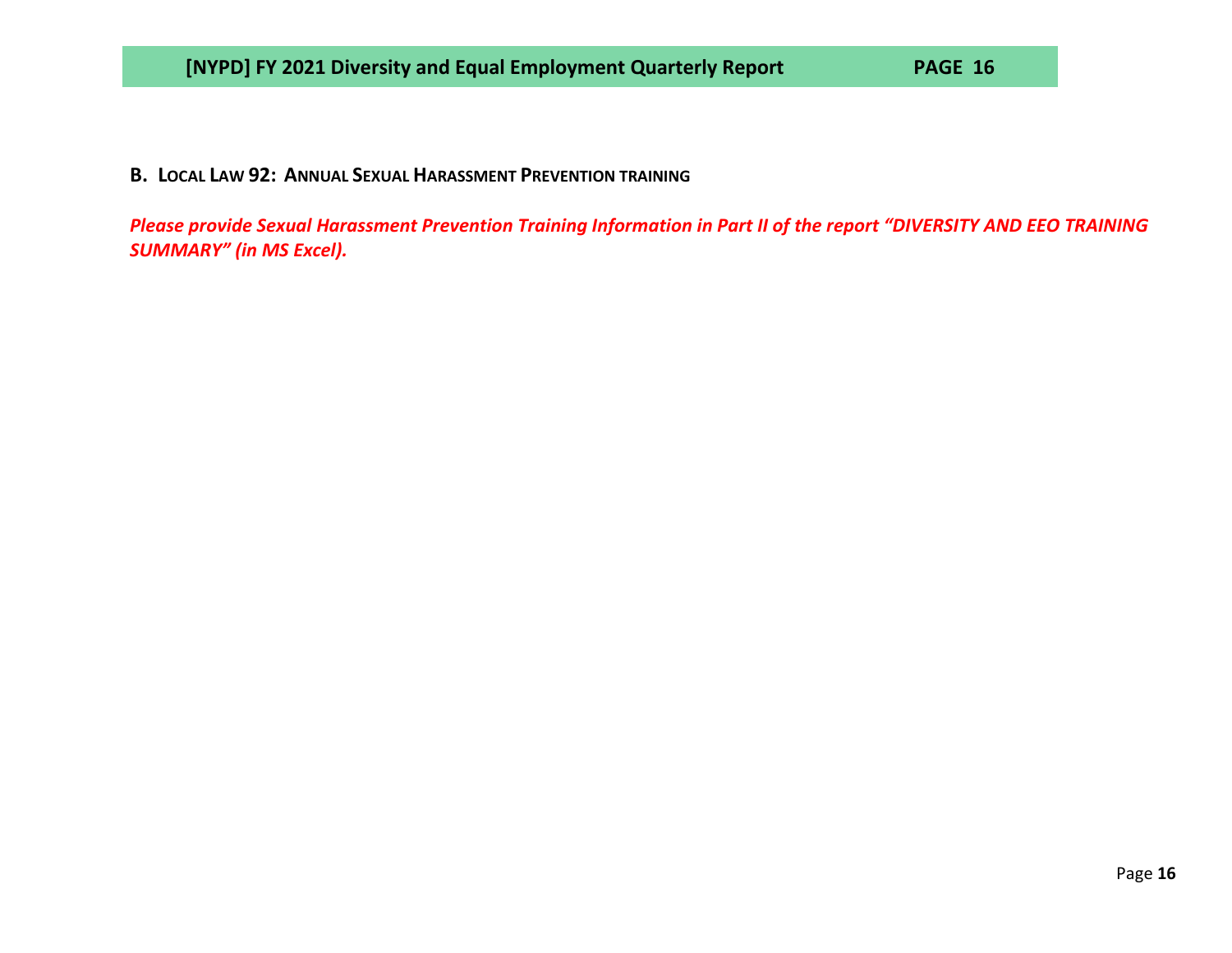## **C. LOCAL LAW 97: ANNUAL SEXUAL HARASSMENT REPORTING**

|                                                                                                                                                                                                            | the information as they occur. |           |           | $\boxtimes$ The agency has entered the sexual harassment Complaint Data in the DCAS Citywide Complaint Tracking System and updates    |  |  |
|------------------------------------------------------------------------------------------------------------------------------------------------------------------------------------------------------------|--------------------------------|-----------|-----------|---------------------------------------------------------------------------------------------------------------------------------------|--|--|
| Q1 $\boxtimes$                                                                                                                                                                                             | Q2 $\Box$                      | Q3 $\Box$ | Q4 $\Box$ |                                                                                                                                       |  |  |
| as they occur.                                                                                                                                                                                             |                                |           |           | $\boxtimes$ The agency has entered all types of complaints in the DCAS Citywide Complaint Tracking System and updates the information |  |  |
| $\boxtimes$ The agency ensures that complaints are closed within 90 days.                                                                                                                                  |                                |           |           |                                                                                                                                       |  |  |
| Report all complaints and their disposition in the DCAS Citywide Complaint/Reasonable Accommodation Tracking System by<br>logging into your CICS Account at: https://mspwya-dcslnx01.csc.nycnet/Login.aspx |                                |           |           |                                                                                                                                       |  |  |

## **D. LOCAL LAW 101: CLIMATE SURVEY**

**Please provide a short description of your efforts to analyze the results of climate survey in your agency.**

*Describe any follow-up measures taken to address the results of the climate survey:*